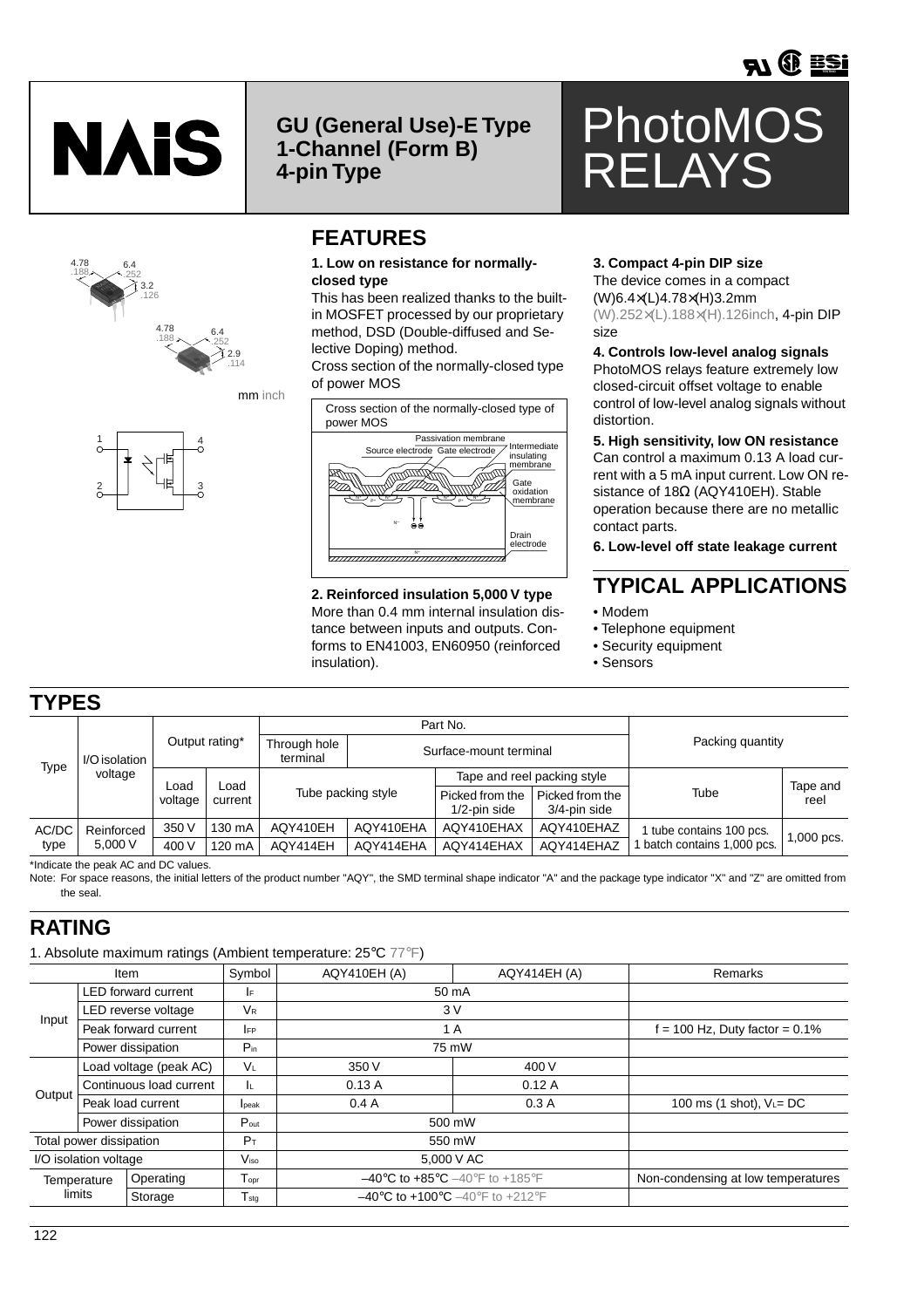|                | 2. Electrical characteristics (Ambient temperature: 25°C 77°F) |                |                  |                              |                   |                               |  |
|----------------|----------------------------------------------------------------|----------------|------------------|------------------------------|-------------------|-------------------------------|--|
|                | Item                                                           |                | Symbol           | AQY410EH (A)                 | AQY414EH (A)      | Condition                     |  |
|                | LED operate                                                    | Typical        | <b>I</b> Foff    | 1.4 <sub>m</sub> A           | $1.3 \text{ mA}$  | I∟=Max.                       |  |
|                | (OFF) current                                                  | Maximum        |                  | 3.0 mA                       |                   |                               |  |
| Input          | <b>LED</b> reverse<br>(ON) current                             | <b>Minimum</b> |                  | 0.4 <sub>mA</sub>            | IL=Max.           |                               |  |
|                |                                                                | Typical        | <b>IFon</b>      | $1.3 \text{ mA}$             | $1.2 \text{ mA}$  |                               |  |
|                | LED dropout<br>voltage                                         | Typical        | $V_F$            | 1.14 (1.25 V at $F = 50$ mA) | $I_F = 5$ mA      |                               |  |
|                |                                                                | <b>Maximum</b> |                  | 1.5V                         |                   |                               |  |
|                | On resistance                                                  | Typical        | Ron              | $18\Omega$                   | $26\Omega$        | $I_F = 0$ mA<br>$I_L = Max$ . |  |
| Output         |                                                                | <b>Maximum</b> |                  | $25\Omega$                   | $35\Omega$        | Within 1 s on time            |  |
|                | Off state leak-<br>age current                                 | Maximum        | Leak             | $10\mu A$                    |                   | $I_F = 5$ mA<br>$V_L$ = Max.  |  |
|                | Operate (OFF)<br>time*                                         | Typical        |                  | 1.0 <sub>ms</sub>            | 0.8 <sub>ms</sub> | $I_F = 0$ mA-->5 mA           |  |
|                |                                                                | Maximum        | $T_{\text{off}}$ | 3.0 <sub>ms</sub>            |                   | $I_L = Max$ .                 |  |
|                | Reverse (ON)<br>time*                                          | Typical        | Ton              | 0.3 <sub>ms</sub>            | $0.2$ ms          | $I_F = 5$ mA-->0 mA           |  |
| Transfer char- |                                                                | Maximum        |                  | 1.0 <sub>ms</sub>            |                   | $I_L = Max$ .                 |  |
| acteristics    |                                                                | Typical        | C <sub>iso</sub> | $0.8$ pF                     |                   | $f = 1MHz$                    |  |
|                | I/O capacitance                                                | Maximum        |                  | $1.5$ pF                     |                   | $V_B = 0$                     |  |
|                | Initial I/O isola-<br>tion resistance                          | <b>Minimum</b> | Riso             | 1,000 $M\Omega$              |                   | 500 V DC                      |  |

Note: Recommendable LED forward current IF = 5 to 10mA. For type of connection, see page 32.

\*Operate/Reverse time



■ For Dimensions, see Page 27.

■ [For Schematic and Wiring Diagrams, see Page 32.](http://ctlgserv.mew.co.jp/acg/cgi/semi_eng/semi_eng_pdflink.cgi?l=pmosdim)

■ [For Cautions for Use, see Page 36.](http://ctlgserv.mew.co.jp/acg/cgi/semi_eng/semi_eng_pdflink.cgi?l=pmoscau)

# **REFERENCE DATA**

1. Load current vs. ambient temperature characteristics

Allowable ambient temperature: –40°C to +85°C –40°F to +185°F



2. On resistance vs. ambient temperature characteristics

Measured portion: between terminals 3 and 4; LED current: 0 mA; Load voltage: Max.(DC); Continuous load current: Max. (DC)



3. Operate (OFF) time vs. ambient temperature characteristics

LED current: 5 mA; Load voltage: Max. (DC); Continuous load current: Max. (DC)